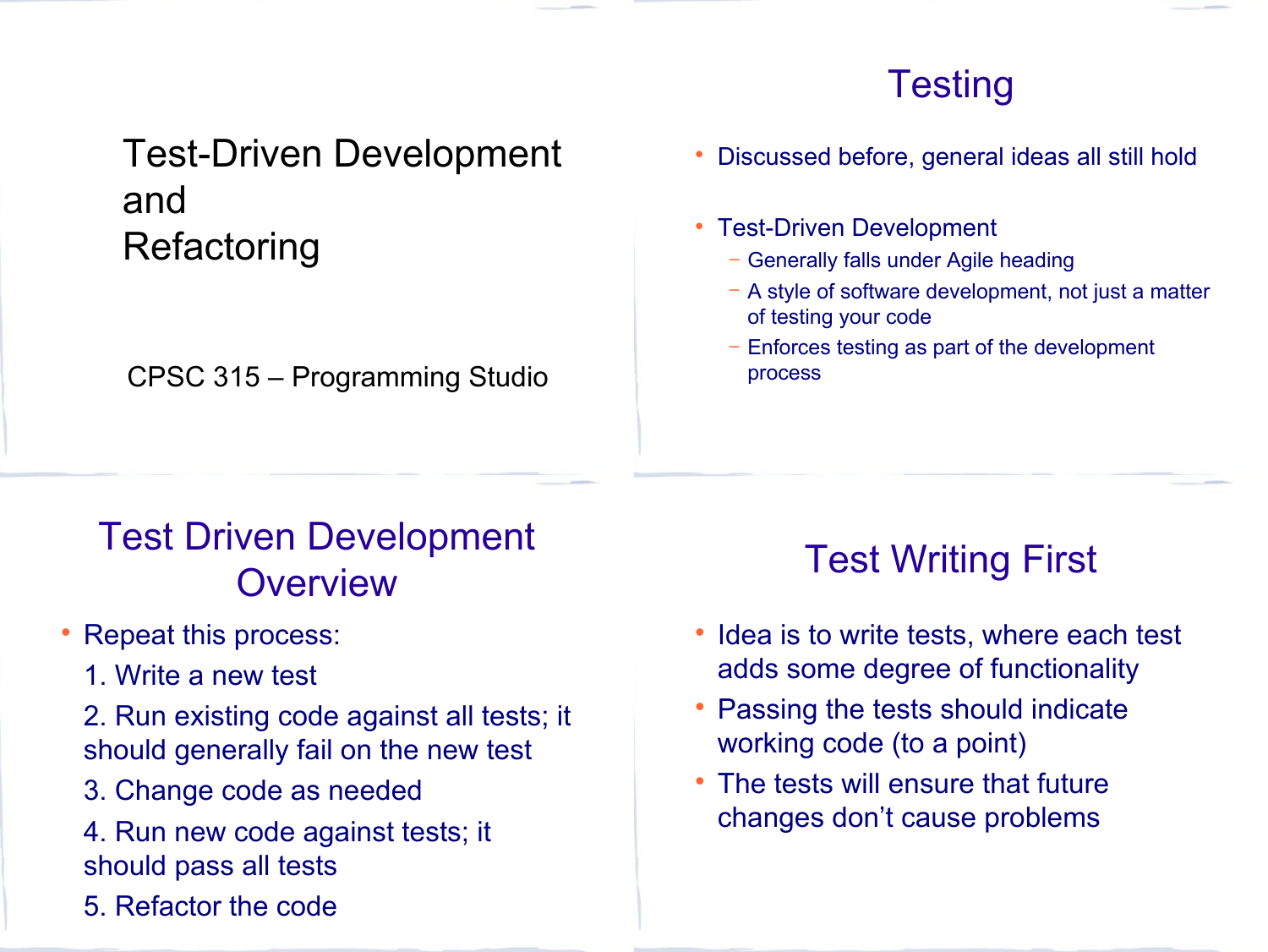## Running Tests

- Use a test harness/testing framework of some sort to run the tests
	- − A variety of ways to do this, including many existing frameworks that support unit tests
	- − JUnit is the most well-known, but there is similar functionality across a wide range of languages

### Test framework

- Specify a test *fixture*
	- Basically builds a state that can be tested
	- − Set up before tests, removed afterward
- Test suite run against each fixture
	- Set of tests (order should not matter) to verify various aspects of functionality
	- − Described as series of assertions
- Runs all tests automatically
	- − Either passes all, or reports failures
		- Better frameworks give values that caused failure

## Mock Objects

- To handle complex external queries (e.g. web services), random data, etc. in testing
- Implements an interface that provides some functionality
	- − Can be complex on their own e.g. checking order of calls to some object, etc.
	- − Can control the effect of the interface

# Example Mock Object

- Remote service
	- − Interface to authenticate, put, get
	- − Put and Get implementations check that authentication was called
	- − Get verifies that only things that were "put" can be gotten.
- As opposed to an interface that just returned valid for authenticate/put, and returned fixed value for get.